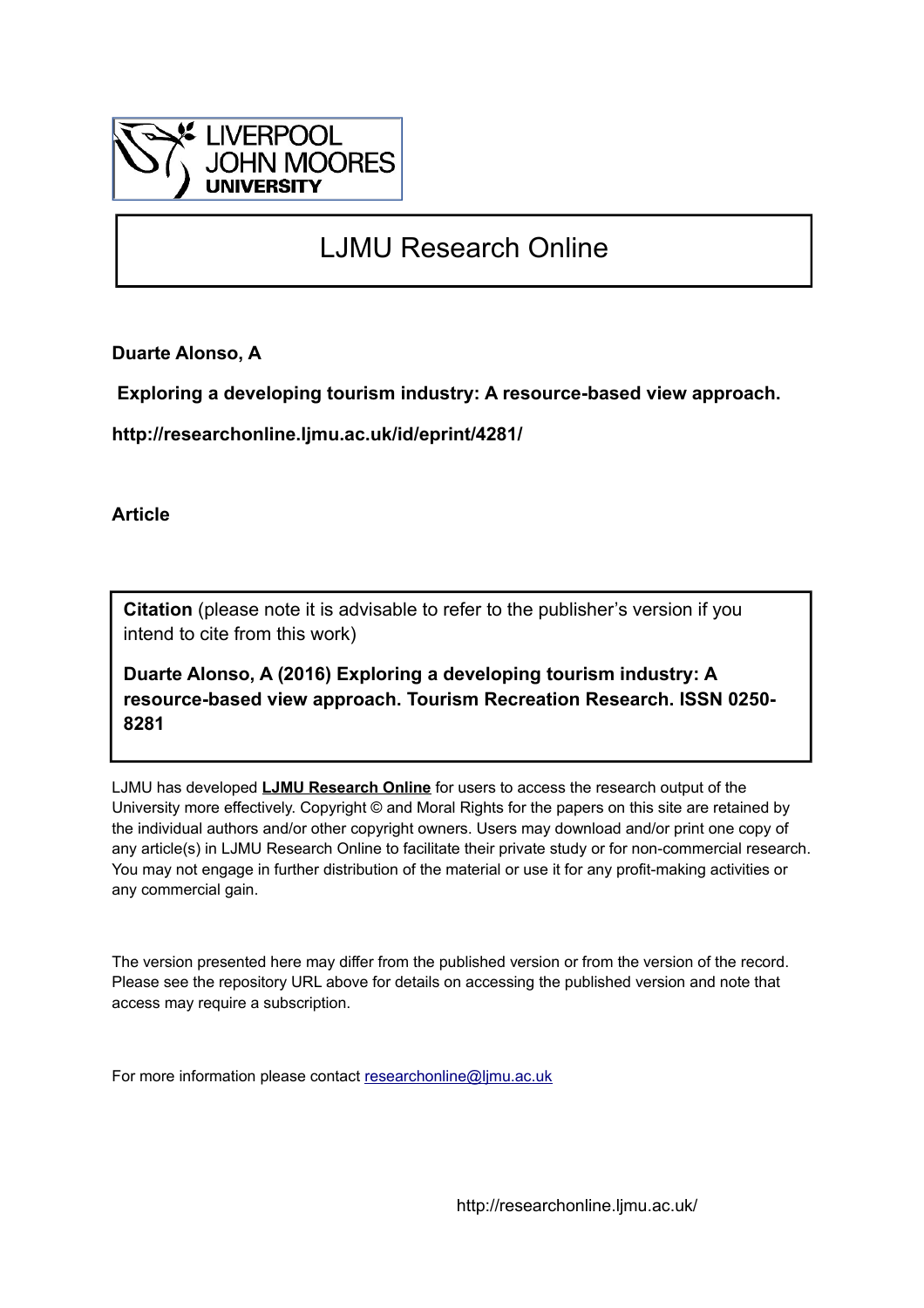# **Exploring a developing tourism industry: A resource-based view approach**

# **ABSTRACT**

This exploratory study examines dimensions related to tourism development in the case of Uruguay. Internal and external analyses were conducted to identify key resources to maximise opportunities and minimise threats to the country's tourism development. The study, which adopts the resource-based view of the firm, is based on the perspectives of key tourism stakeholders. Unstructured, face-to-face interviews were conducted with eight key informants, three representing government institutions, three private, and two public-private. The interviews revealed opportunities in various fronts, primarily consolidating and expanding international markets, and developing additional offerings, including convention/event and heritage tourism to minimise the effects of seasonality. Strong dependence on neighbouring markets, marginal airline connectivity and knowledge of Uruguay internationally were main perceived barriers to further development. The value of employing the resource-based framework in guiding understanding of the themes under investigation was confirmed. Implications emerging from the findings are discussed, and future research directions suggested.

**Keywords:** Tourism development, tourism stakeholders, resources, resource-based view of the firm, Uruguay

# **Introduction**

In recent years, various investigations have discussed Uruguay's tourism industry from different angles. One study (Renfrew, 2009) delves into socio-economic impacts, acknowledging the repositioning and increased recognition of tourism within the country. Typically, existing academic studies present economic assessments, for instance, investigating repeat visits (Brida, Pereyra, & Scuderi, 2014), segmentation and expenditure among cruise ship travellers (Brida, Bukstein, and Tealde, 2015), determinants of spending among tourists travelling to Uruguay by other means (Abruzzo, Brida, & Scuderi, 2014), the potential of neighbouring tourist markets (Altmark, Mordecki, Santiñaque, & Risso, 2013), and the impact of tourism on Uruguay's economy (Brida, Lanzilotta, Lionetti, & Risso, 2010).

A common pattern of most of above these studies is the use of existing government databases and quantitative analyses. In contrast, empirical research seeking to understand the potential and the challenges of tourism development from the perspective of tourism stakeholders, including the institutional (government agencies, chambers of commerce) or the business side has been very limited. Gathering the views of these groups could be very useful, in understanding, informing, and illuminating aspects of Uruguay's tourism potential and existing barriers, thus, complementing research employing quantitative approaches.

This exploratory study adds to the existing body of knowledge of Uruguay's tourism industry, contributing to the extant literature by first taking an empirical and qualitative approach to examine the views of several key tourism stakeholders. Resulting information from the research could be valuable for tourism and government stakeholders, including managers, travel and development agencies, both regionally, or in other parts of the world where tourism is still under development. For example, participants' perceived opportunities and challenges, as well as existing resources to respond to both scenarios could provide practical insights, and encourage new and alternative ways of thinking and operating. In addition, the study incorporates the resource-based view of the firm (e.g., Barney, 1991) as a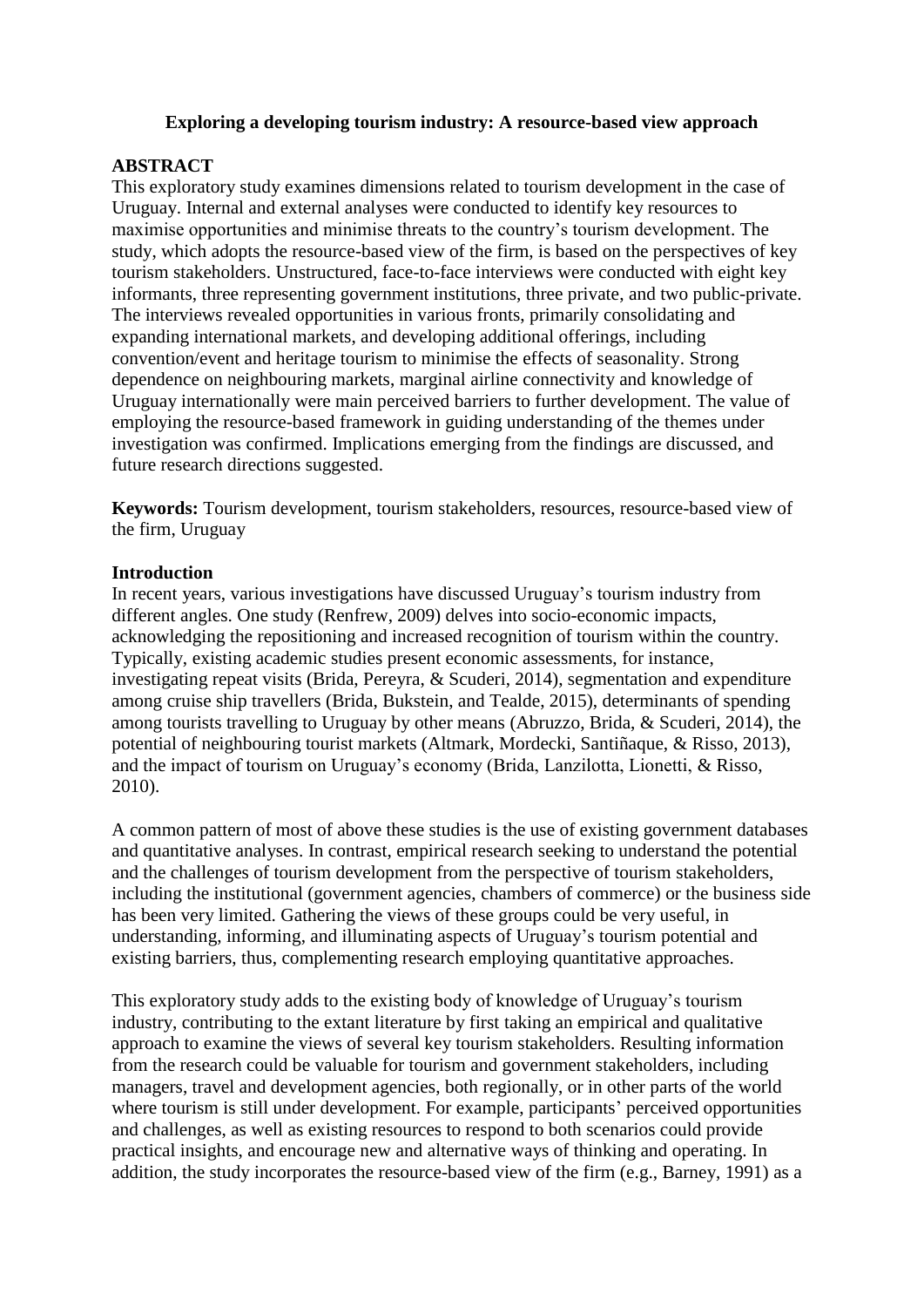tool to guide understanding of the themes under investigation. The resource-based view framework has also been adopted in tourism and hospitality research (e.g., Denicolai, Cioccarelli, & Zucchella, 2010; Espino-Rodríguez and Padrón-Robaina, 2005; Haugland, Ness, Grønseth, & Aarstad, 2011). This framework will be discussed in the following sections, and its refinement in the context of the study will be proposed. The firm or organisation as prescribed in the resource-based framework will be illustrated by Uruguay's tourism industry and two of its main actors, government (e.g., Ministry of Tourism) and private industry side (chambers of commerce, businesses).

# **Literature Review**

# *The resource-based view of the firm (RBVF)*

Various conceptually-based studies have contributed to the development of the RBVF (e.g., Barney, 1986a, Peteraf, 1993, Wernerfelt, 1984); in particular, the seminal work of Barney (1991) will be highlighted in this section. In the initial stages of developing the theory, Barney (1991) proposed the consideration of the strengths, weaknesses, opportunities and threats (SWOT) framework, which he separated into two analyses. Under the internal analysis, which represents a resource based model, strengths and weaknesses are its key dimensions. The external analysis, on the other hand, depicts environmental models of competitive advantage, and suggests the potential impact of opportunities and threats (Barney, 1991).

The SWOT framework is essentially a strategic tool, which assists in the decision making and planning processes at various levels within a business, institution, or organisation (Ryke, van Eeden, Koen, & Bain, 2015). Indeed, this framework has been widely implemented to assess strategies and determine the best way forward in a particular business setting (Sevkli et al., 2012). Importantly, the SWOT analysis underlines that firms can gain sustained competitive advantage through the implementation of strategies that maximise internal strengths, responding to opportunities in firms' environment, "while neutralizing external threats and avoiding internal weaknesses" (Barney, 1991, p. 99).

In line with Barney (1991), and based on the extant tourism literature and tourism-related reports, this study proposes a summarised SWOT framework in the context of Uruguay's tourism industry, identifying areas potentially affecting present and future tourism development (Table 1). As part of both the internal and external analyses, policies and government involvement could be decisive, particularly concerning infrastructure development, trade openness, supporting innovation, and fomenting the establishment of alternative industries and diversification. Despite the various strengths and opportunities, there are obvious threats, such as the significant dependence on visitors from neighbouring countries that historically have experienced socio-economic turmoil.

#### Table 1 Here

In highlighting Daft's (1983) contribution, Barney (1991) posits that such firm resources as organisational processes, knowledge, capabilities, and all assets, can enable a firm to devise and apply strategies conducive to more effectiveness and efficiency. For a firm, products and resources are related; for instance, many products require a combination of resources, while many resources can be employed in different products (Wernerfelt, 1984). In the case of Uruguay's tourism industry, resources could be illustrated through ways in which institutions and the tourism industry seek to maximise assets, including existing and new infrastructure, organisational processes, and capabilities to maintain its tourism base, and incrementally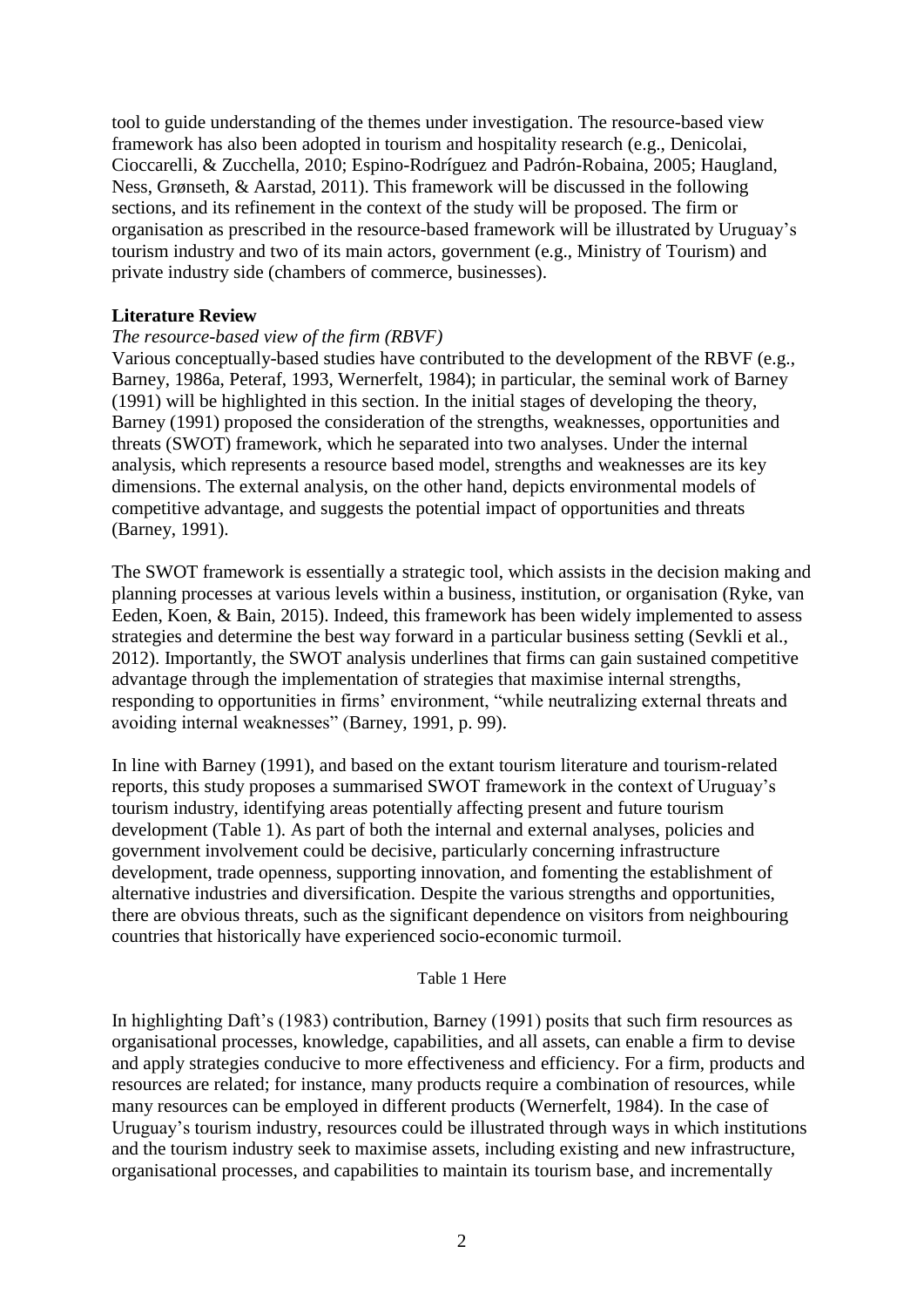grow other tourist markets. Achieving competitive advantage, or sustained competitive advantage are clear objectives of this maximisation process.

Competitive advantage concerns the implementation of value creating strategies that are not simultaneously implemented by any potential or current competitor (Barney, 1991). Sustained competitive advantage suggests a similar strategy and outcome for a firm, and in addition prescribes that potential or current competitors are unable to replicate the benefits of the firm's strategy (Barney, 1991). Further, the RBVF underlines that firm capabilities and resources that are costly-to-copy and valuable "provide the key sources of sustained competitive advantage" (Hart, 1995, p. 986). In the field of tourism, various studies (Camisón and Forés, 2015; Camisón et al., 2015) emphasise the significance of coordination and capabilities, including marketing, innovation, human, and quality capabilities as sources of competitiveness for tourism firms.

Two elements, heterogeneity and immobility, form the foundation of the RBVF. In an industry, heterogeneity may reveal "the presence of superior productive factors which are in limited supply" (Peteraf, 1993, p. 180), and may be insufficient to address existing demand. For barriers to mobility or entry in an industry or group to exist, a firm benefiting from these barriers must employ different strategies compared to other firms attempting to access such protected areas of competition (Barney, 1991). Given that implementing strategies also requires investment of resources, the inability among firms seeking to enter a group or industry to employ the same strategies illustrates the absence of "the same strategically relevant resources" (Barney, 1991, p. 105). Therefore, barriers to mobility or entry only exist when, contrary to its competitors, a firm is heterogeneous with regard to strategically important resources it controls (Barney, 1991).

Immobility is also a key requirement for a firm seeking to gain sustained competitive advantage. When resources are perfectly immobile, "they cannot be traded" (Peteraf, 1993, p. 183). In contrast, if they are mobile, any resources that allow firms to employ strategies protected by mobility or entry barriers can easily be obtained by other firms seeking entry in a particular group or industry (Barney, 1991). Moreover, once the resources are acquired by competing firms, these can equally employ similar strategies; consequently, such strategies are not considered sources of sustained competitive advantage (Barney, 1991).

Barney (1991) also proposes a theoretical model to guide understanding of sources of competitive advantage based on the premise that resources may be immobile and heterogeneous. Furthermore, to have sustained competitive advantage potential, Barney (1991) explains that firm resources must be characterised by the following attributes:

*Valuable*: When resources facilitate the implementation of strategies that lead to improving a firm's effectiveness or efficiency, such resources are considered valuable and can be a source of competitive or sustained competitive advantage (Barney, 1991). New or more recent developments taking place in Uruguay's tourism industry, for instance, a new conventions centre under development in Punta del Este at the time of the study, and the steady increase of cruise ship tourism (Brida, Fasone, Scuderi, & Zapata-Aguirre, 2014), together with existing seasonal tourism (beach tourism), and related infrastructure can be considered valuable. The application of strategies could help develop these complementary tourism 'niches', maximising the potential of sustained competitive advantage over other, near-by tourist destinations that may currently not possess such characteristics and resources. These notions are aligned with Peters, Siller, and Matzler (2011), who acknowledge that the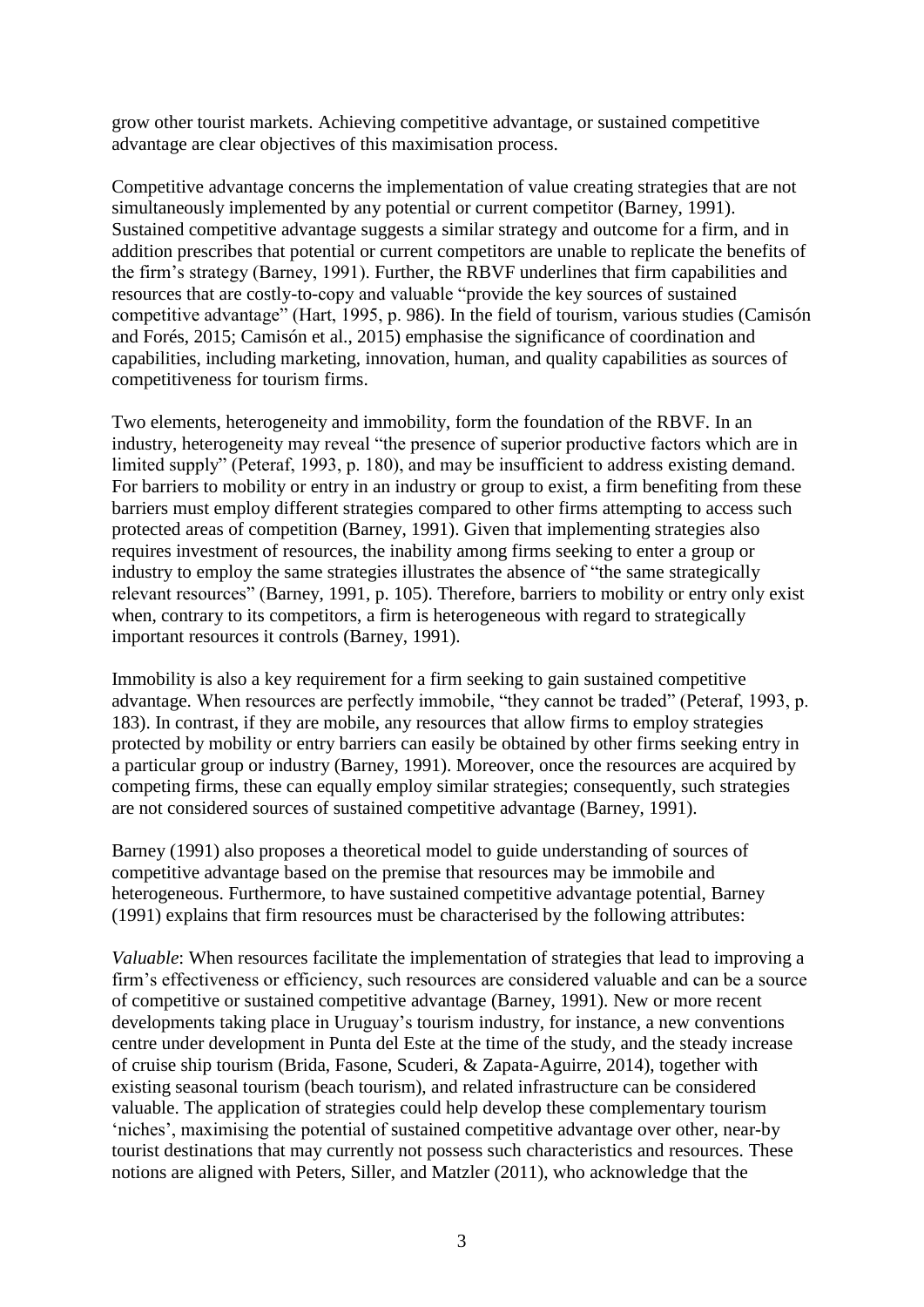resource-based view is most associated with niche market products, and that authenticity plays a key role in the establishment of unique services or products.

*Rare*: Certain strategies may demand a specific mix of organisational, human, or physical capital (Barney, 1991). These bundles of resources should be rare, or firm specific (Hart, 1995); otherwise, many other firms will be able to consider and implement them, and no sustained competitive advantage will be achieved (Barney, 1991). Rare resources can be interpreted in various ways. For example, in the field of marketing, Barney, Wright and Ketchen (2001) posit that rare resources could be associated with customer needs. Regarding Uruguay's tourism industry, arguably the country presents a different tourism experience as compared to other countries in the region. Moreover, its physical capital, illustrated in its small size, its extensive coastline, its proximity to major cities from neighbouring countries, or its distinctive seasons, while not rare, provide elements of uniqueness that could be exploited through promotional/marketing strategies and contribute to sustained competitive advantage.

*Imperfectly imitable*: As Barney (1991) indicates, rare and valuable resources represent the foundation of sustained competitive advantage only if other firms that do not already have these resources cannot acquire them. Barney (1991), for instance, identifies unique historical conditions, in that firms' ability to obtain and exploit certain resources depends on their place in space or time. Moreover, firms' path through history, including the historical period in which firms were founded renders such resources imperfectly imitable (Barney, 1991). Regarding this aspect, Uruguay's internationally renowned resort of Punta del Este has become an iconic destination for many of the region's wealthier travellers.

Another sub-set of imperfectly imitable resources, causal ambiguity, is demonstrated when links between firm resources and associated sustained competitive advantage are poorly or not understood by potential competitors (Barney, 1991). Casual ambiguity, also referred to as tacit resources (Hart, 1995), is people intensive and skill based (Hart, 1995). A final element of imperfect imitability, socially complex resources, may not be understood or perfectly imitated by competitors, and are sources of sustained competitive advantage. In citing the work of Barney (1986b) and Klein and Lefler (1981), Barney (1991) provides the illustrations of firms' culture, or their reputation among customers.

*(Non)Substitutable*: The notion that "no strategically equivalent valuable resources that are themselves either not rare or imitable" (Barney, 1991, p. 111) must exist for firm resources to be considered sources of sustained competitive advantage. In a tourism context, even when this industry is very competitive, many destinations maintain their destination status, by encouraging repeat visits, or developing new offerings for travellers (Kozak & Martin, 2012; Oreja Rodríguez, Parra-López, & Yanes-Estévez, 2008). Compared to many other destinations, the numbers of travellers to Uruguay are much more modest. However, its location between two large tourist markets, and the efforts to maintain such enviable position and status through infrastructure development, particularly in the beach resort of Punta del Este, suggest a certain level of non-substitutability as compared to other regional tourist destinations.

Based on the discussion of the above attributes, Barney (1991) proposes a second framework, depicting firm resource heterogeneity and immobility as a point of departure, followed by the four main attributes discussed above, with the resulting outcome being sustained competitive advantage.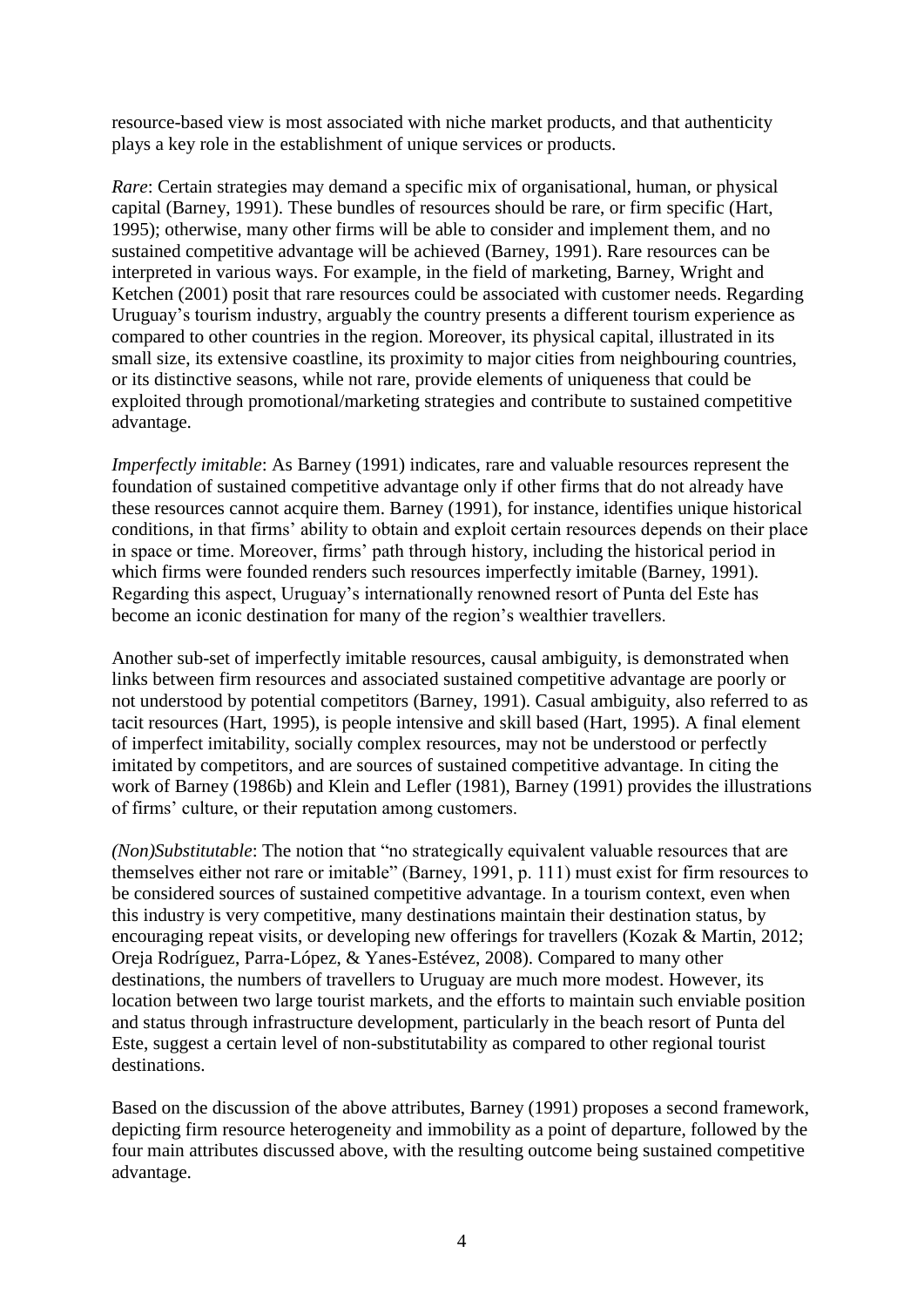# *The context of the research*

Uruguay, one of South America's smallest countries, lies between Argentina and Brazil, and has a population of only 3.42 million people (World Bank, 2016a). As previously indicated, Uruguay is home to one of South America's best regarded beach resorts, Punta del Este (Brida, Scuderi, & Seijas, 2014a). In 2015, this destination, together with Montevideo, the capital, accounted for 50.5% of international tourists' visits (Ministry of Tourism, 2016). Other predominant destinations are the geo-thermal pools in the department of Paysandú, near the border with Argentina, with 424,592 visitors, the World Heritage city of Colonia (256,634), and the coastal regions/towns of Piriápolis (128,902), Costa de Oro (126,026), and Rocha (146,585).

Several indicators illustrate the importance of tourism for Uruguay's economy. For instance, in the 1990s, tourism became the most important currency earner (Renfrew, 2009). Latest government figures (Ministry of Tourism, 2016) indicate that, in 2015, 2.62 million international travellers visited Uruguay, with an overall expenditure of US\$1.61 billion, or over US\$500 per person per trip on average. Argentine visitors represent the largest tourist market, with 1.7 million, followed by the Brazilian, with nearly 430,000; the domestic tourist group totals 388,577 visitors (Ministry of Tourism, 2016). In 2015, 110,151 jobs or 6% of total employment in Uruguay, were related to the tourism industry, with 58.6% being in accommodation and restaurant/bar operations (Ministry of Tourism, 2016). Further, in 2014, tourism contributed as much as 7% to Uruguay's gross domestic product (Ministry of Tourism, 2016).

## **Methods**

This exploratory study examines the perceptions of various tourism stakeholders regarding the strengths, weaknesses, potential opportunities and threats for Uruguay's tourism industry. In addition, the study investigates the importance of the industry's resources in maximising opportunities while minimising threats. Specifically, the following research questions (RQs) will be investigated:

- RQ1: How do participants perceive the current state of the country's tourism? For instance, what are the key strengths they identify? What are the main weaknesses affecting the tourism industry?
- RQ2: How do they perceive the future of the country's tourism industry? For instance, what are the main perceived opportunities/threats?
- RQ3: How important are existing resources to: Maximise opportunities? Minimise threats?

To guide understanding of these significant dimensions, the RBVF is employed. Given the characteristics of the research, where the participation of key tourism stakeholders from both government and industry was essential, a case study methodology was perceived as more appropriate. A case study is a research strategy that "attempts to examine… a contemporary phenomenon in its real-life context" (Yin, 1981, p. 59). Case study research can be interpretative, unstructured, and it can use qualitative or quantitative methods (Cavaye, 1996) or evidence, including verbal reports, fieldwork, observations, and archival records, or a combination thereof (Yin, 1981). The chosen methodology was planned to be complemented by the collection of qualitative data, a form of inquiry which includes quotes from individuals about their knowledge or experience, and can be based on open-ended, in-depth interviews, written communications, and direct observations (Patton, 2015). The decision to choose such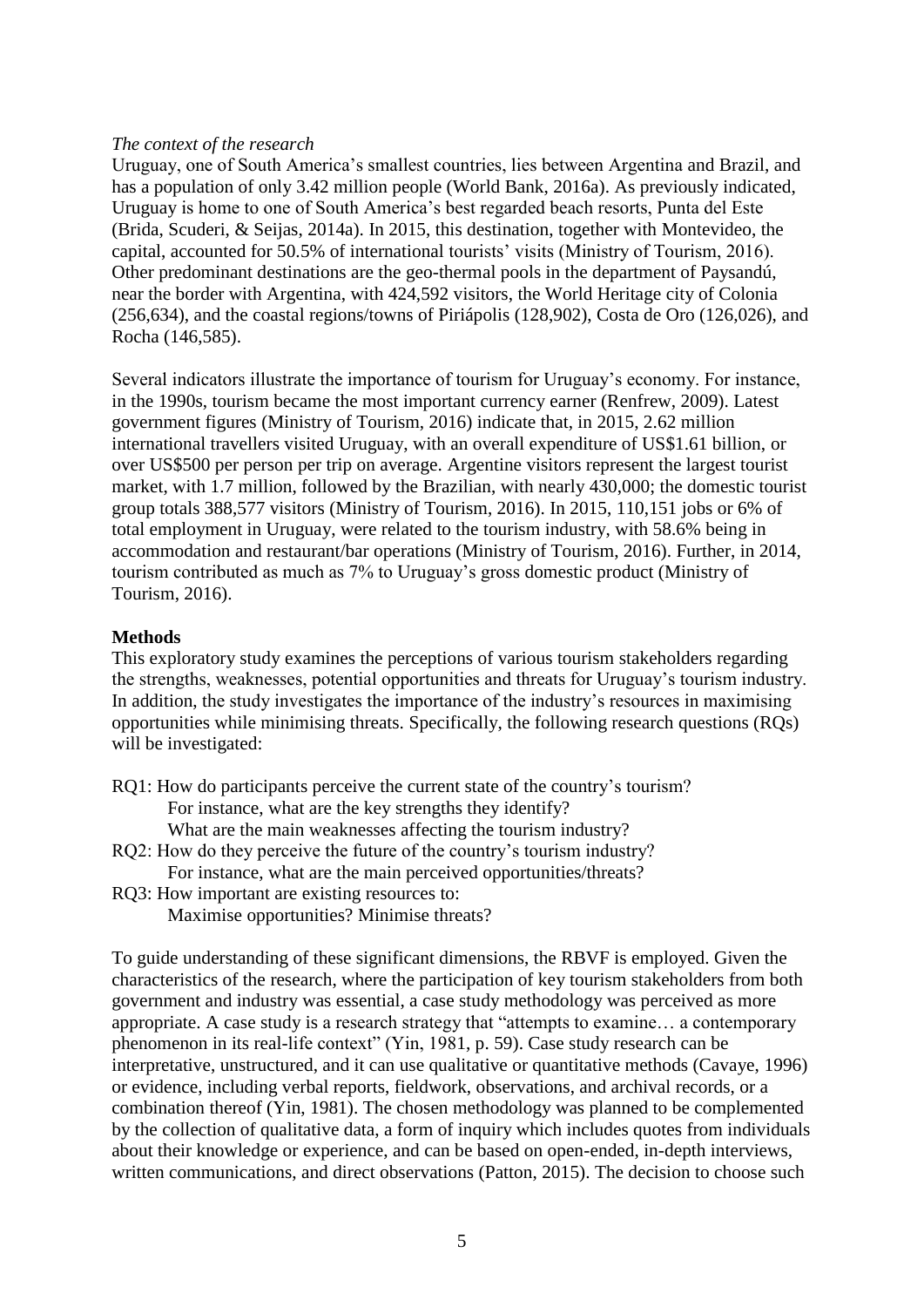methodologies was also justified by the challenges in identifying a sufficient number of potential key informants prior to travelling to Uruguay, particularly given that the researcher's location from this country was several thousand kilometres apart.

A review of the pertinent tourism development literature that identifies challenges and opportunities in various forms of tourism, and in different world regions (e.g., Boyd, 2002; Cerviño & Cubillo, 2005; Strizzi & Meis, 2001; Timothy & Nyaupane, 2009) provided the foundation for the design of RQ1 and RQ2. Essentially, these questions were concerned with areas related to the SWOT analysis. One additional objective of the study was to identify participants' perceived importance of resources to maximise opportunities in tourism development, while at the same time minimising threats (RQ3). To this end, various studies highlighting both the resource-based view framework, and tourism resources (e.g., Denicolai, et al., 2010; Haugland et al., 2011; Rodríguez-Díaz & Espino-Rodríguez, 2007) were considered.

Initially, three potential participants, one working at private, one at public (Ministry of Tourism), and one at public-private level (Colonia's Tourism Association) were identified. These individuals were contacted in August of 2014, informed of the objectives of the study, and invited to take part in the study. Face-to-face interviews with these individuals were arranged for the second week of December of 2014, when the researcher planned to arrive in Uruguay. The interviews, conducted in Spanish by the researcher, who is bilingual, lasted approximately 60 minutes each, were complemented by written information (booklets, yearbooks) and electronic links provided by the participants, directing to information about the local tourism industry.

Importantly, at the end of these interviews, the participants made recommendations of other individuals in Uruguay that could further complement the data collection. These additionally suggested key informants were all very experienced and knowledgeable individuals the three participants had known for various years. For example, participants provided the contacts of the chairperson of Uruguay's Chamber of Tourism, the director of Colonia's tourism association, the director of tourism for the department of Montevideo (city council), the director for tourism and culture of Fray Bentos (local Ministry of Tourism branch), and the director of Uruguay's Hotel and Restaurant Association. The referral of these significant contacts follows the principles of a snowballing sampling or chain referral method, when people know and refer to other individuals who share similar characteristics that may be of research value (Biernacki & Waldorf, 1981).

The additional five interviews were conducted between December 8, 2014, and January 6, 2015; some of the interviews required travel to different cities (Table 2). These travels also provided opportunities for taking notes and conducting useful observations of the state of tourism development. The five interviews lasted on average 45 minutes and, as the others, were digitally recorded with participants' agreement. Figure 1 illustrates a map of Uruguay and the four different locations where the different interviews were carried out. The data were transcribed by both the researcher and a research assistant; the transcriptions were then compared for consistency and accuracy, and translated into English by the researcher. Content analysis, a research method consisting of subjective interpretation of content of text data through a systematic process of identifying and coding patterns or themes (Hsieh & Shannon, 2005, p. 1278) was used.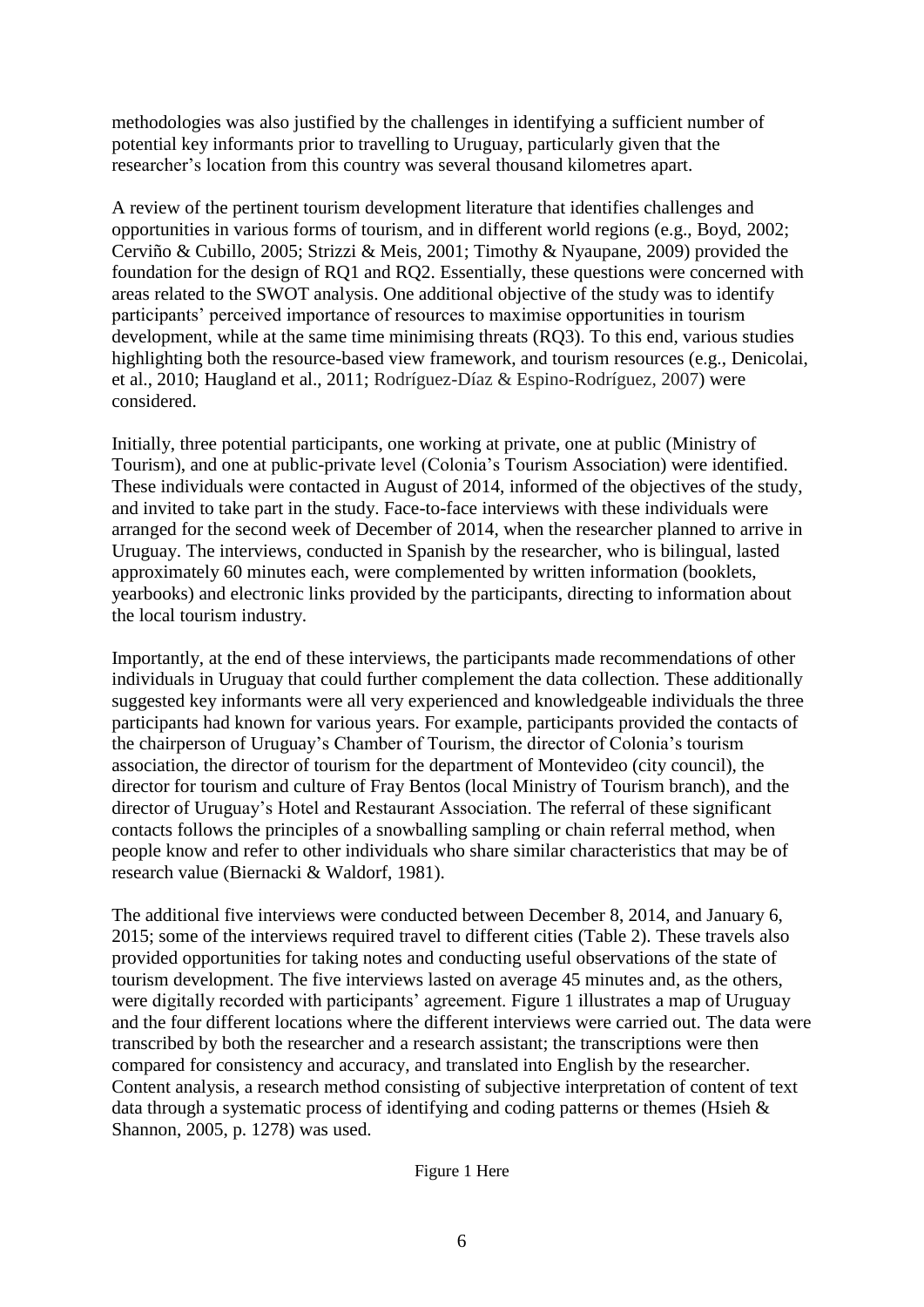The participation of eight key informants represents a modest number of interviewees. However, these individuals' significant role in both government institutions and in the private sector, and resulting expertise and knowledge provide a very valuable foundation to the research. Thus, while the study is limited in terms of numbers of participants, the contributions of very knowledgeable and experienced participants are regarded as a strength of the study. In the following sections, the abbreviations shown in Table 2 will be used to refer to participants and their verbatim comments (e.g., Private-public1, Public1, Private1).

#### *Demographic characteristics of participants*

All participants, whether at government, private, or both institutional and private industry level, held key positions and have in some cases decades of involvement in tourism administration or management. For example, Private2, the owner of various hotels in both Montevideo and other departments/provinces, was at the time of the interview chairman of Uruguay's Hotel and Restaurant Association, and vice-chairman of the Chamber of Tourism. Further, Private3, owner of a travel agency, had lived several decades in Australia, where he had completed a tourism degree and worked in Australia's tourism industry for over a decade.

#### Table 2 Here

#### **Results**

*Perceptions of Uruguay's tourism – Internal analysis and resources*

The content analysis employed to examine RQ1 identified various emerging themes related to strengths and weaknesses as they apply to Uruguay's tourism industry. Table 3 conceptualises the perceived strengths and weaknesses, for example, associating strengths with those resources identified, and with the attributes of the RBVF (Barney, 1991). Participants' perceptions were in agreement in various areas. Fundamentally, the historical tradition of Argentine tourism, which dated as far back as nearly a century, was perceived as a key strength of the local industry. Moreover, the importance of strategies was recognised, particularly in encouraging return visits based on consistency of offerings and appropriate infrastructure (Private-public2, Public1, Private2), particularly accommodation, roads, shops, health care centres, and high standards in hospitality service and product (Private-public1, Public2, Private1, 2). In addition, several promotional strategies were contributing to a steady rise of Brazilian tourist numbers (Public2): *"We investigated the potential of the Brazilian market, and executed specific actions. We obtained good results because the number of Brazilian tourists almost doubled, and keeps rising… The typical Brazilian tourist was not used to travel outside Brazil… However, given the improving economic environment, the opportunities to travel abroad are now real…"* 

Clearly, the geographic proximity and cultural similarities between Uruguay and its neighbours have facilitated the significant yearly influx of visits, especially Argentine tourists vacationing in the summer season. At the same time, the above-mentioned resources Uruguay and its tourism industry possess have contributed to the continuation, even perpetuation, of this crucial tourism market of nearly two million visitors a year. Additional strategies have been developed between government and the tourism industry to continue attracting higherincome groups of tourists from Argentina, particularly to the popular beach resort of Punta del Este (Public2). The number and variety of amenities and leisure operations, including golf clubs, marinas, a casino, hotels, restaurants, bars, and clubs that were developed over the years and decades clearly target tourist groups with strong purchasing power.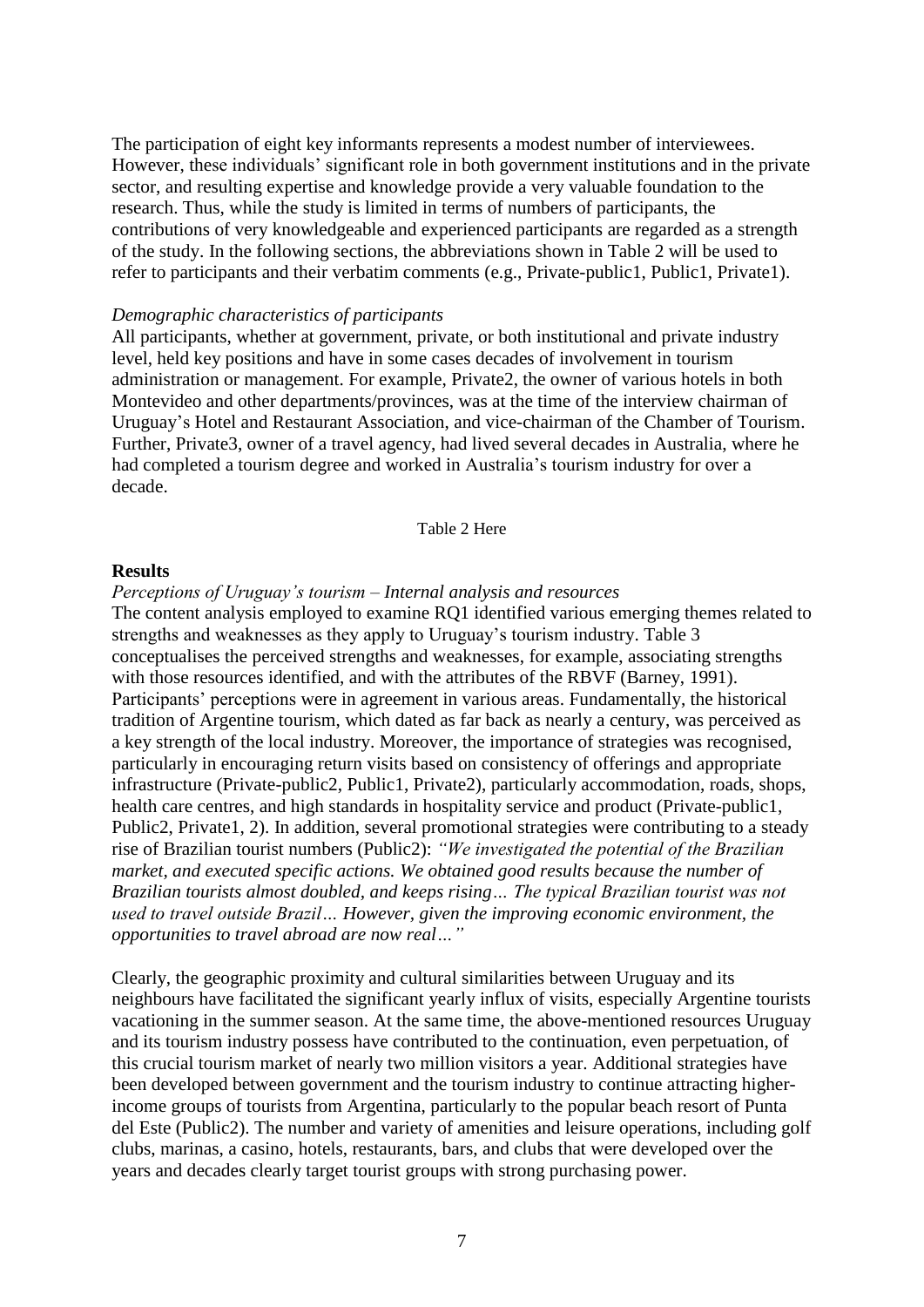The significance of the Argentine tourist segment was perceived as part of internal and external analyses. Indeed, this market represented strengths, in that its significance required the design and execution of strategies to maintain and strengthen it, and weakness illustrated in Uruguay's over-dependence on this segment. In addition, the already established image and tradition of vacationing in Uruguay among Argentine visitors suggested future opportunities. However, the often unpredictable nature of the Argentine government's policies, and the country's economic uncertainty underlined clear threats, especially in such destinations historically receiving a large influx of Argentine visitors as Colonia, Punta del Este, Montevideo or Paysandú's geo-thermal pools (Private-public1, 2, Public3). This finding is partly in line with earlier research conducted in the Balearic Islands, where the islands' strong dependence on foreign tourist revenues is also recognised a key challenge for the local economy (Garín-Muñoz & Montero-Martín, 2007).

#### Table 3 Here

Most participants (e.g., Private-public1, 2, Public1, 2, Private2, 3) suggested that, throughout the last decades, Argentina's governments, particularly the last government prior to October 2015, had enacted policies to discourage international travel, seeking to boost expenditures domestically, with significant impacts for Uruguay's economy. The continuous crises had also prompted the enactment and execution of policies and initiatives from both government agencies (Ministry of Tourism) and private entities to find alternative tourist segments. Indeed, at the time of the study, numerous hotels and the first convention centre were under construction to also cater for the growing Brazilian market, and to raise the country's profile and attract a more international audience. With over 40 years in the hotel and tourism industry, Private3 underlined that Montevideo's first 5-star hotel was built as recently as in 1995, followed by one in Punta a del Este, and another in the city of Colonia, a city which gained World Heritage status in 1995 (Private-public1). These events, coupled with promotional strategies to boost the cruise ship industry (Private-public1, Public1, Public2, Private1), or more diversity of available activities (rural, nature-based, heritage, wine tourism) had also increased Uruguay's appeal among high-end tourists.

However, despite some improvements, all participants argued that airline connectivity continued to be a fundamental weaknesses affecting Uruguay's tourism industry. Several authors highlight the significance of this element for a country's positioning of its tourism industry (e.g., Iñiguez, Plumez & Latorre Martinez, 2014), as well as in terms of global integration (Otiso et al., 2011). To illustrate such importance in Uruguay's case, Privatepublic1 stated: *"In the last few years, Uruguay had lost part of its airline connectivity with Europe. Luckily, more recently we have partly regained it… and this year (end of 2014) we have received several international media and travel agent delegations from Spain, United Kingdom, and Russia… the Russian tourist market is now growing."* 

Arguably, and as other studies report (Baum & Szivas, 2008; Stiglitz, 2002; Timur & Getz, 2009) the tourism industry can to a great extent benefit from government's policies and other forms of support to encourage foreign direct investment. Regarding this element, several participants (Private-public1, Private-public2, Public1, Private1) explained that, despite the radical ideological shifts in the governing parties, Uruguayan governments had maintained a moderate stance toward entrepreneurial activities, even providing incentives (low or no taxes) to attract foreign investment (Public2, Private3). However, in some cases such policies had also contributed to the increase of informal accommodation facilities, posing a risk to existing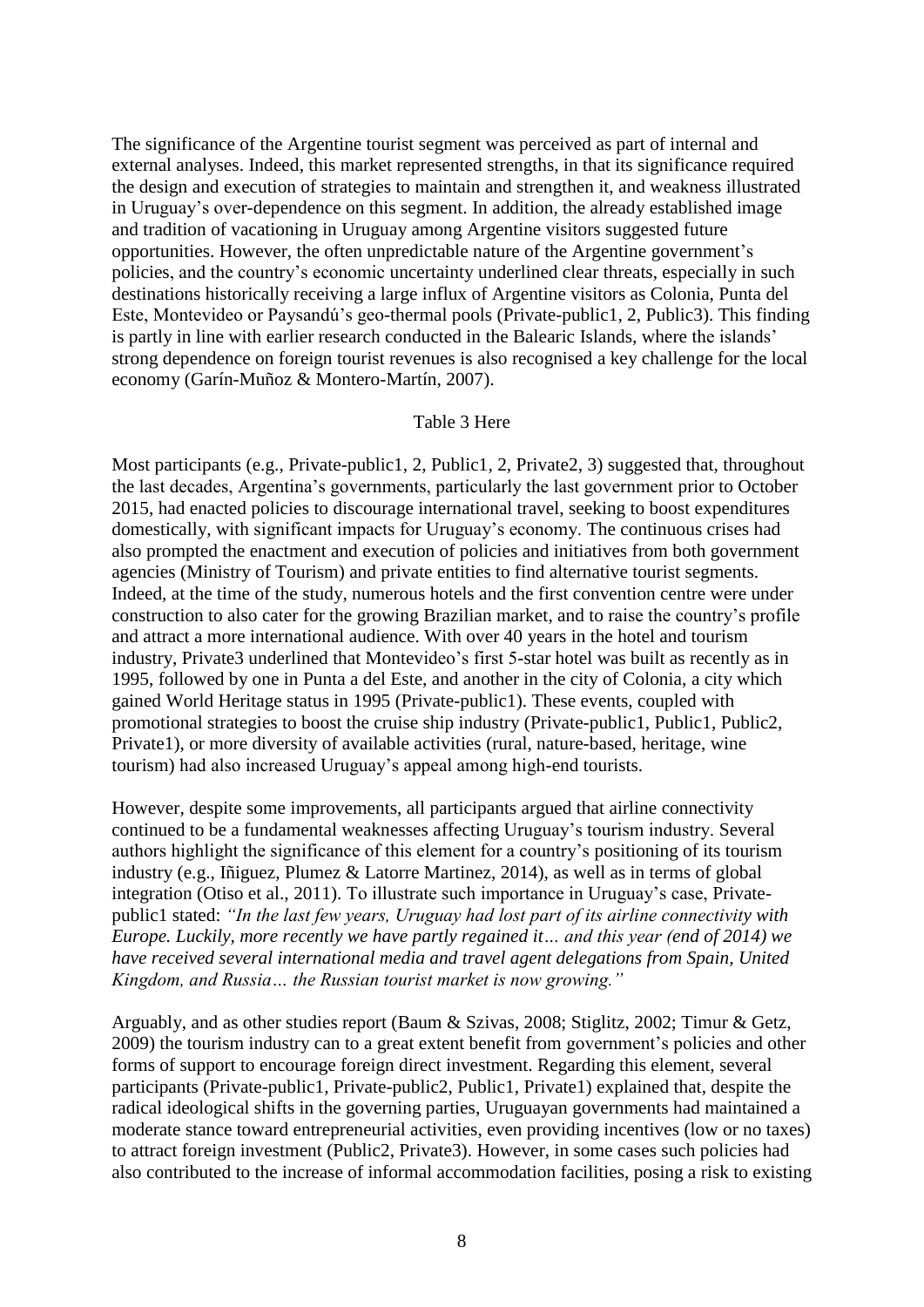businesses. Private3, for instance, lamented the rapid growth of self-catered apart-hotels that allegedly belonged to numerous shareholders, with no distinctive or identifiable management, which rendered auditing or fair competition very difficult. While the government sought to incentivise hotel construction with a clause to operate a hotel for at least 10 years, such clause appeared to encourage investment with a long-term vision to sell properties individually (Private3). As a result, the 10-year wait could be completed with obscure, unethical business practices, where price dumping was a serious risk. According to Private3, this problem, added to the decrease in Argentine tourist visits in 2014 had dented his businesses' revenues by 30%.

# *The future of Uruguay's tourism – External analysis and resources*

Further examination of the data gathered employing content analysis revealed a number of perceived opportunities and threats; these perceptions are summarised in Table 4. Additionally, the identified opportunities were associated with the resources and the attributes proposed by Barney (1991). Moreover, the views of various respondents, particularly those operating in Colonia, Montevideo and Punta del Este (Private-public1, 2, Public1, 2, Private1, 2, 3) concerning the strategic significance of the two major tourist markets from Argentina and Brazil aligned with the notion of valuable and rare resources (Barney, 1991). Indeed, the critical mass, and the historical tradition of Argentine tourists, and the growing significance of the Brazilian tourist group were perceived as the future pillars of Uruguay's tourism industry.

While it was assumed that the ties with the Argentine tourist market had been strengthened over generations, the Brazilian market, with a burgeoning middle class, was considered to be a 'sleeping giant', offering significant opportunities. To date, however, these opportunities had only been marginally maximised (Private-public1, 2, Public1, 2, 3, Private2).

#### Table 4 Here

The potential World Heritage status award to Fray Bentos's Anglo factory was also perceived as a key development to create additional attractions in different geographic points of the country (Public3). Being hours away from the main tourist attractions and cities, all participants perceived the implications of this award as a first step to lessen the impact of seasonality and heavy focus on summer tourism. Additionally, the geo-thermal pools, also in the interior of the country, and currently the third destination among international visitors (Private-public1, Private-public2, Public1, Public2) was considered a key resource that needed to be more fully exploited.

Furthermore, the various developing cottage industries (rural, wine tourism), coupled with infrastructure developments in Punta del Este (e.g., convention centre), and with governmentinitiated promotional strategies, were believed to be crucial in creating a more diverse image of Uruguay (Private3): *"I think the industry has evolved in this regard. Before it was only Montevideo and Punta del Este. Today, there is Colonia, the geo-thermal pools, other departments [provinces], such as Salto, Paysandú, or Rivera, with its border city connecting to Brazil."* Indeed, according to various respondents, in recent years, tourism between the two countries in Rivera had significantly increased.

All participants agreed that transforming Uruguay into an all-year destination within the foreseeable future would be extremely difficult. However, the above developments, including the opportunity to organise conventions, could contribute to extending, or creating new short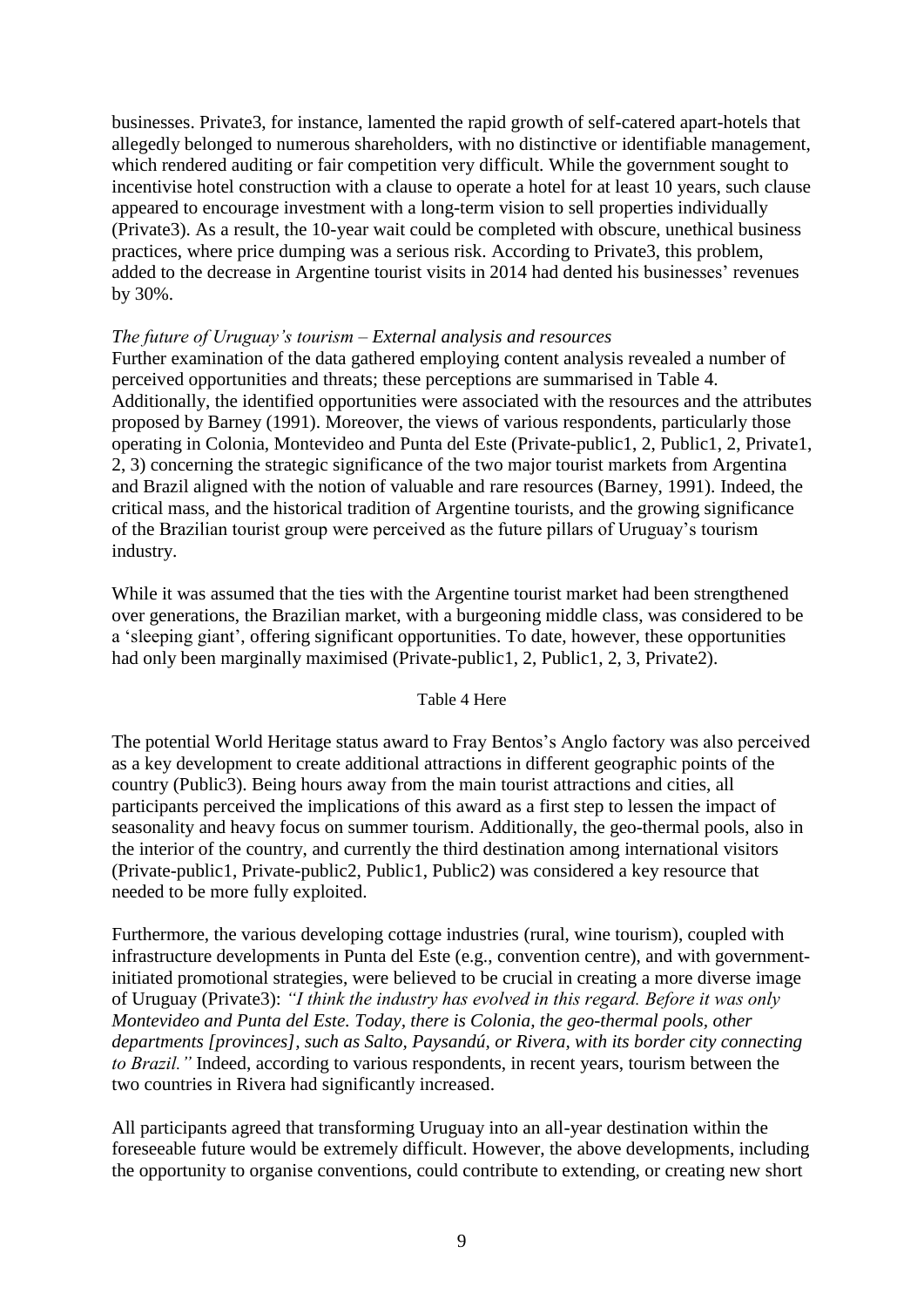tourism cycles before or after the summer season. In addition, the small size of the country and the limited infrastructure, including hotel beds, were considered to be barriers preventing a large influx of tourists. Given these limitations, participants emphasised that, pursuing a more distinct, niche-market tourism was a fundamental strategy tourism stakeholder groups should be focusing on. To this end, diversification strategies emphasising the value of activities and offerings could not only add value to tourists' experiences, but also contribute to lessening the impacts of seasonality.

Another aspect that several participants mentioned (e.g., Private-public1, Public3, Private1) was the cultural attractiveness, flora and fauna of various regions located in the country side, that, together, could facilitate the further development of rural tourism. Also, the art deco in many of Montevideo's buildings not only represented a key feature of the capital, but also one of the highest concentrations in the world (Public1). These findings align with Cuccia and Rizzo (2011), who highlight the significance of strengthening a region's cultural attractiveness. Yet another key element, Uruguayan gastronomy, increasingly showcased in international food networks, for instance, by Anthony Bourdain's 'No reservations' series, was perceived as an ideal complement to the tourist experience. In particular, iconic foods strongly related to Uruguay's agricultural production, such as the 'Chivito' a type of Club Sandwich created in Punta del Este, or the traditional 'parrillada' (barbecue) were mentioned (e.g., (Private-public1, Private3).

While overall most of these perceived opportunities were thought to facilitate an increase of more diverse and high-quality tourist groups, various participants (Private-public1, Private1) also acknowledged opportunities within Uruguay. As a country with a proportionally large aging population, nearly 15% are aged 65 or above (World Bank, 2016b) senior citizen tourism was perceived as a key future industry that merited more attention and development. The importance of the domestic tourist market has been emphasised in tourism research, namely, for its contribution and 'cushioning effect' when other, historically significant international tourist markets are affected by recession (e.g., Baidal, Sánchez, & Rebollo, 2013).

Despite improvements in recent years, limited airline connectivity once again emerged as a significant threat to Uruguay's future tourism development (Table 4). Even flights to major Brazilian cities were mainly available through various lengthy and time-consuming stopovers (Private2): *"There is no air transportation policy in Uruguay considering the importance of airline connectivity. If we had one, we should be exploiting such [neighbouring Brazilian] routes as Porto Alegre or Belo Horizonte; [these are] large cities with other satellite cities around. If there is no such policy of air connectivity, it is very difficult for a country to go out and attract new markets."* To emphasise this point, Private-public1 and Private-public2 mentioned that Brazilian tourists were increasingly travelling to Colonia, traditionally an Argentine destination. This phenomenon led the local tourism authorities to participate at tourism fairs throughout Brazil at various times during the year to promote Colonia and try boosting visitor numbers.

As illustrated (Table 4) the challenge of lessening the seasonality of Uruguay's tourism was noted (Private-public1, Public1, Public2, Private1). Not maximising this opportunity could also perpetuate Uruguay's image in the eyes of international travellers as almost exclusively a summer destination. The over-dependence on the Argentine tourist group, magnified by Argentina's economic downturns and government travel and currency restrictions during crises, and the modest growth of domestic tourism could also have future implications for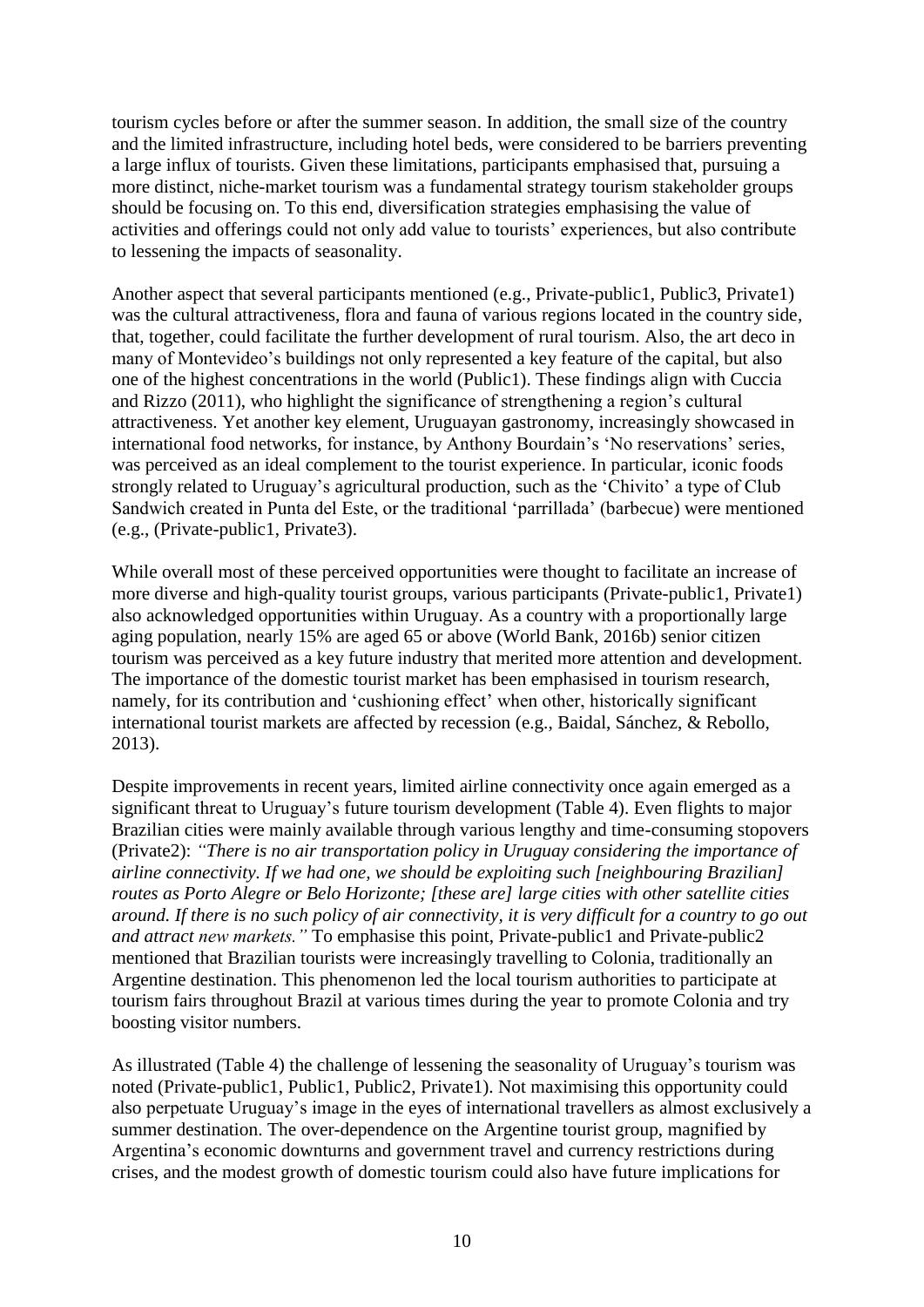Uruguay's tourism industry and economy. Other perceived threats included limited interest from government leaders in supporting tourism (Private2, Private3), and still modest levels of collaboration, for instance, between the tourism and other burgeoning cottage industries (Private-public2).

# **Discussion**

Figure 2 presents a refinement of the RBVF in the context of the studied developing tourism industry, identifying associations between the findings and the theory, in particular, the elements of heterogeneity, immobility, and the four attributes proposed by Barney (1991). Uruguay's historic background, with recognised cultural ties with both of its very large neighbours, is a significant non-strategic resource that both government and industry stakeholders are exploiting. Despite numerous serious economic crises, the Argentine tourist market still represents a vital source of revenues and investment. Further, government policies that over the decades have achieved a certain degree of economic stability and growth, and encouraged foreign direct investment, together with strategies by both public and private tourism industries, are designed to consolidate, or even boost the lucrative Argentine tourist segment.

The nearly two million yearly visitors, and the growing Brazilian market, arguably also as a result of promotional strategies and positive experiences by previous groups of visitors, are strongly associated with heterogeneity, which fundamentally underlines the application of different strategies as compared to potential competitors (Barney, 1991). Given its limited size and infrastructure, or climate year-round, Uruguay cannot compete with other major regional tourist destinations (e.g., Rio de Janeiro, Northern Brazil). However, its tourism industry could carve a niche based on very unique characteristics (cultural, heritage, nature, rural, cruise ship, wine tourism) and resources (strategies) that, together, could represent sources of sustainable competitive advantage. As Public1 mentioned: *"One can be sightseeing in the Old City, and in only 20 minutes sitting and enjoying a glass of wine in a winery located in a rural area of Montevideo. Very few capitals around the world can offer such variation."*

Providing a tourist-friendly environment, both through policies (government) or industrybased strategies, such as safety/security, further promotion and infrastructure (public/private industries), are complementary efforts emphasising heterogeneity. In addition, the geographic location of Uruguay was a perceived advantageous strategic aspect, which for nearly a century the country's government and tourism industry have exploited to their advantage. To some extent, this strength relates to competitive advantage, especially as other countries or potential competing destinations in the region do not possess such well-established markets. Importantly, these developments are further supported by the burgeoning middle-class groups (i.e. Brazil), who nowadays seek variety, and increasingly venture into international tourist destinations (Private-public1, Private-public2, Public1, Public2).

# Figure 2 Here

Similarly, the element of heterogeneity implies that the resources the local tourism industry developed over time are protected by immobility, and are very difficult to be transferred. Indeed, for other regional emerging tourism markets to obtain such resources, various other dimensions are indispensable, including the historic, cultural, and traditional elements of well-known tourist destinations such as Punta del Este, or the long-standing cultural ties with Argentina. These ties that have been nurtured and further strengthened over time, including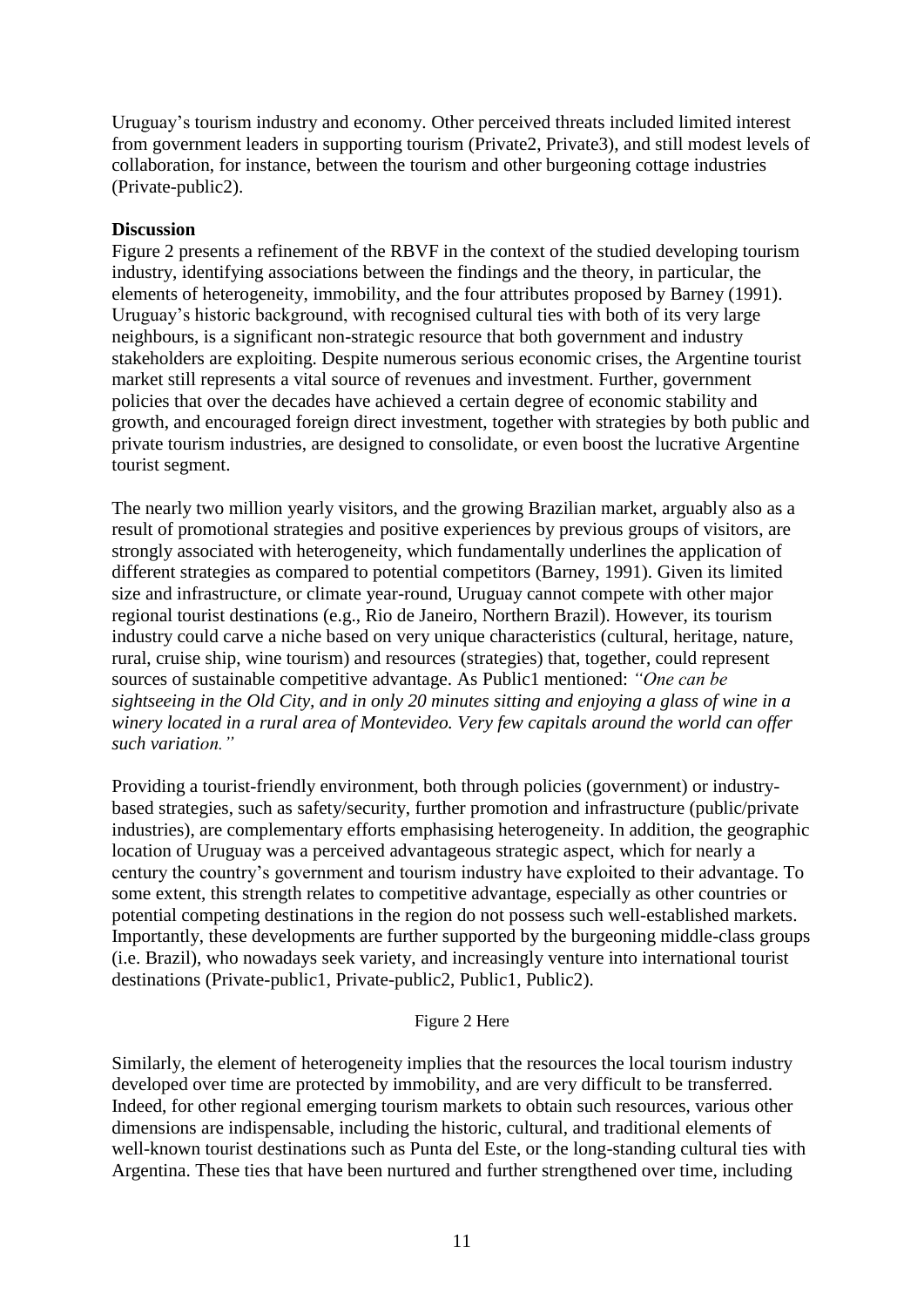by Uruguay's tourism industry, also have associations with the four attributes of the RBVF (Barney, 1991).

In fact, maintaining traditional and lucrative tourist segments or developing new ones, as well as associated activities demanding a mix of resources (Barney, 1991) to lessen the impact of seasonality are related to both valuable, and particularly rare resources. Moreover, the element of rareness as firm specific (Hart, 1995) emerges in the findings, and is identified in the implementation of strategies (maintain product/service standards, promotion, infrastructure) to address tourists needs, with implications for competitive/sustained competitive advantage.

The attribute 'imperfectly imitable' is illustrated in earlier strategies executed, for instance, in the city of Colonia and more so in Punta del Este. With its World Heritage status, or with new hotels and investments, these cities have enhanced Uruguay's image as a tourist destination, particularly among its Argentine neighbours. This 'path through history' (Barney, 1991) has undoubtedly provided a solid foundation to the country's tourism industry, strengthening its position over many decades. Current promotional and diversification strategies to attract other markets or minimise the impacts of seasonality further strengthen these initiatives. The aspect of socially complex resources (Barney, 1991) is also apparent, in that reputation among visitors of both the tourism industry (infrastructure, overall experience), and the country for its perceived safety and stability, while understood by potential regional competitors, may not be imitated, or successfully adopted within a short-medium term.

Clearly, its small size, economy, limited domestic consumer market, and existing significant geographic distance from other major tourist markets limit the development of Uruguay's tourism industry and economy. Despite these constraints, strategies undertaken by a) government, in promoting investments and b) the industry, in maintaining or improving the country as a tourist destination, cannot be exactly replicated by other potential regional competitors. Thus, in Uruguay's case, these resources could be categorised as nonsubstitutable.

Overall, the combination of various aspects that are not mutually exclusive, such as policies that encourage sustainable tourism development, resource allocation, developing tourismrelated alternatives, minimising seasonality, and increasing connectivity could have important impacts (Figure 2). For instance, extending the tourist season by offering more leisure alternatives could lead to visitation from various tourist segments, to more demand for services, and potentially to job creation, thus, further strengthening the already strong significance of tourism in Uruguay (e.g., Renfrew, 2009).

# **Conclusions**

In recent years, various authors have researched aspects related to Uruguay's tourism industry, including its development (e.g., Altmark et al., 2013; Renfrew, 2009). Largely, authors have focused on evaluating economic impacts of tourism on Uruguay's economy using government data sets (e.g., Brida et al., 2015). While these studies are very useful in identifying patterns, and potential future opportunities, research taking an empirical approach to investigate Uruguay's tourism stakeholders, including members of government and industry, has been limited. The views and thoughts of these stakeholders could also provide valuable practical insights, complementing the predominantly existing quantitative information. This study makes a contribution in this regard, examining the perceptions of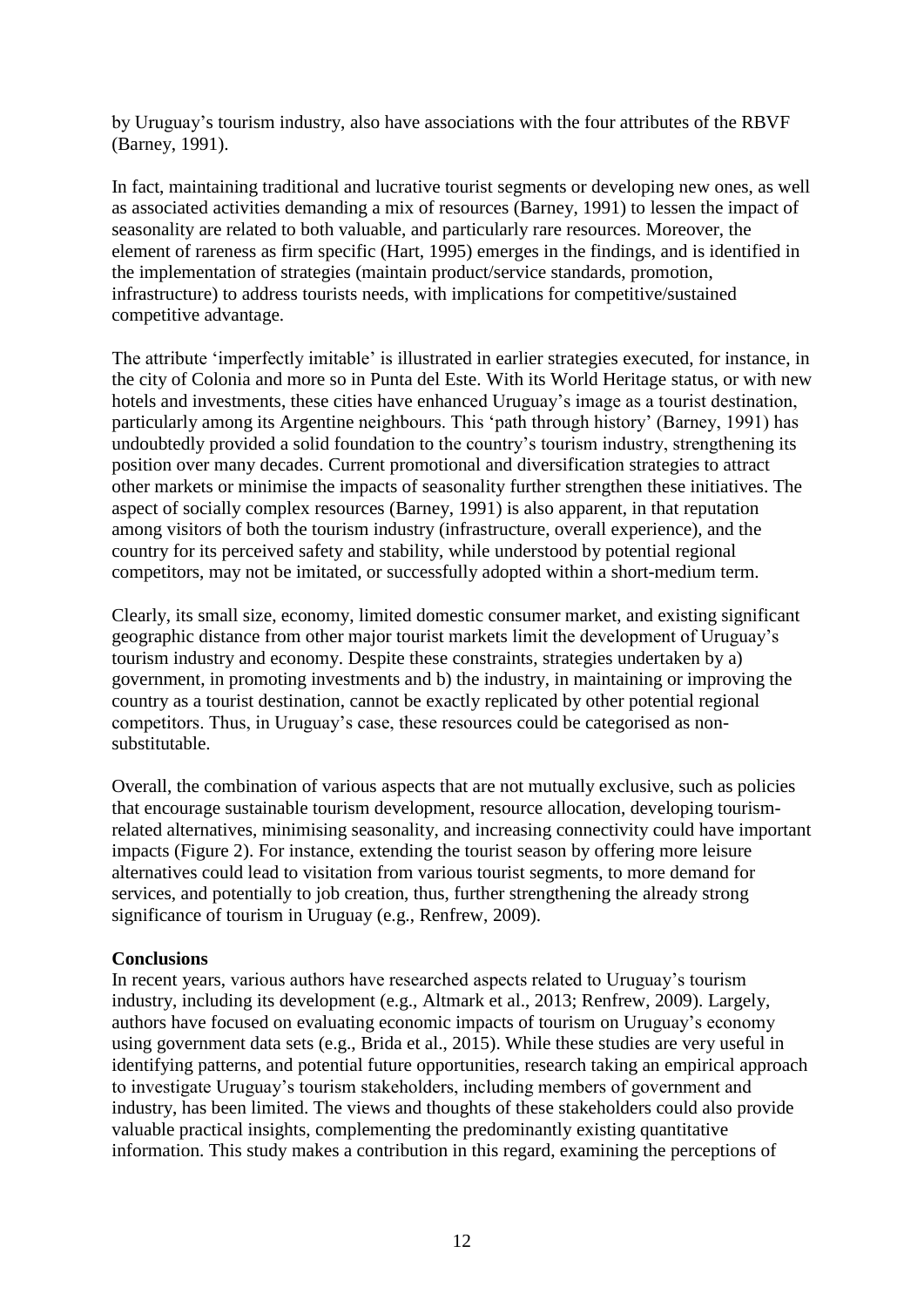eight key informants involved in tourism at government and industry level, considering the RBVF (Barney, 1991; Peteraf, 1993) as its theoretical framework.

The internal analysis revealed several key strengths, some of which are related to strategies applied to maintain or boost the lucrative Argentine tourist market, while seeking to develop the Brazilian and other, more distant, markets through increased promotional activities. However, over-dependence on the Argentine market and limited airline connectivity were major perceived weaknesses, and among the main future threats. In contrast, increasing diversification (convention/event, heritage, rural, nature-based, wine tourism), and promotional activities emerged as key elements to attract alternative tourist segments, and lessen the current impact of seasonality. In the main, the findings are aligned with core aspects of the RBVF. For example, heterogeneity and immobility were identified in the current strategies to increase the impact of Brazilian and other international tourist segments. Similarly, several associations were identified with the four attributes prescribed by Barney (1991). In particular, existing strategies to maintain or improve tourism infrastructure, minimise seasonality, and position Uruguay's tourism industry internationally were clearly related to valuable, rare, imperfectly imitable, and non-substitutable resources.

# **Implications**

From a practical point of view, the findings have very important implications. For instance, regarding the supply side of Uruguay's tourism industry, the plans and strategies to minimise seasonality could have significant socio-economic impacts, in job creation, in increased revenues from visits, and in the further development of infrastructure for the local population, and to accommodate new visitor groups. In contrast, external issues, such as limited airline connectivity or over-dependence on primarily one tourist market, require a new set of strategies to facilitate travel, and to spread the risk through promotion, and dissemination of knowledge of Uruguay as a destination internationally.

Regarding the demand side, strategies to minimise seasonality or increase the number of activities and offerings (e.g., conventions, rural, wine, nature based tourism), both during the summer season, and particularly between seasons, could be appealing to international visitors considering alternative, even off-the-beaten-path, destinations. The potential for new arrivals would demand repositioning, updating and restructuring of the tourism offer, whereby the involvement of both public and private entities would be crucial. In contrast, and given the numerous destinations competing for tourist dollars, not addressing the identified weaknesses and threats, or not further considering alternative strategies to lessen the impact of seasonality could potentially have negative impacts for Uruguay's tourism industry, both in terms of image, and foregone revenues.

From a strategic and theoretical perspective, the employed internal and external analyses (Tables 3, 4) supported by associations with the four attributes pertaining to the RBVF (Barney, 1991) present ways of mapping strategic processes that could be useful in developing tourist destinations. Moreover, these analyses supported by the tenets of the RBVF, and its refinement (Figure 2) could be considered and operationalised in destinations where industry stakeholders (government entities, industry representatives, private enterprises) are vying to strengthen the tourism industry. Similarly, the framework presented (Figure 2), which provides an illustration of relationships between resources and strategies, as well as potential impacts of implementing strategies based on these resources, could serve as a point of departure in tourism developmental processes.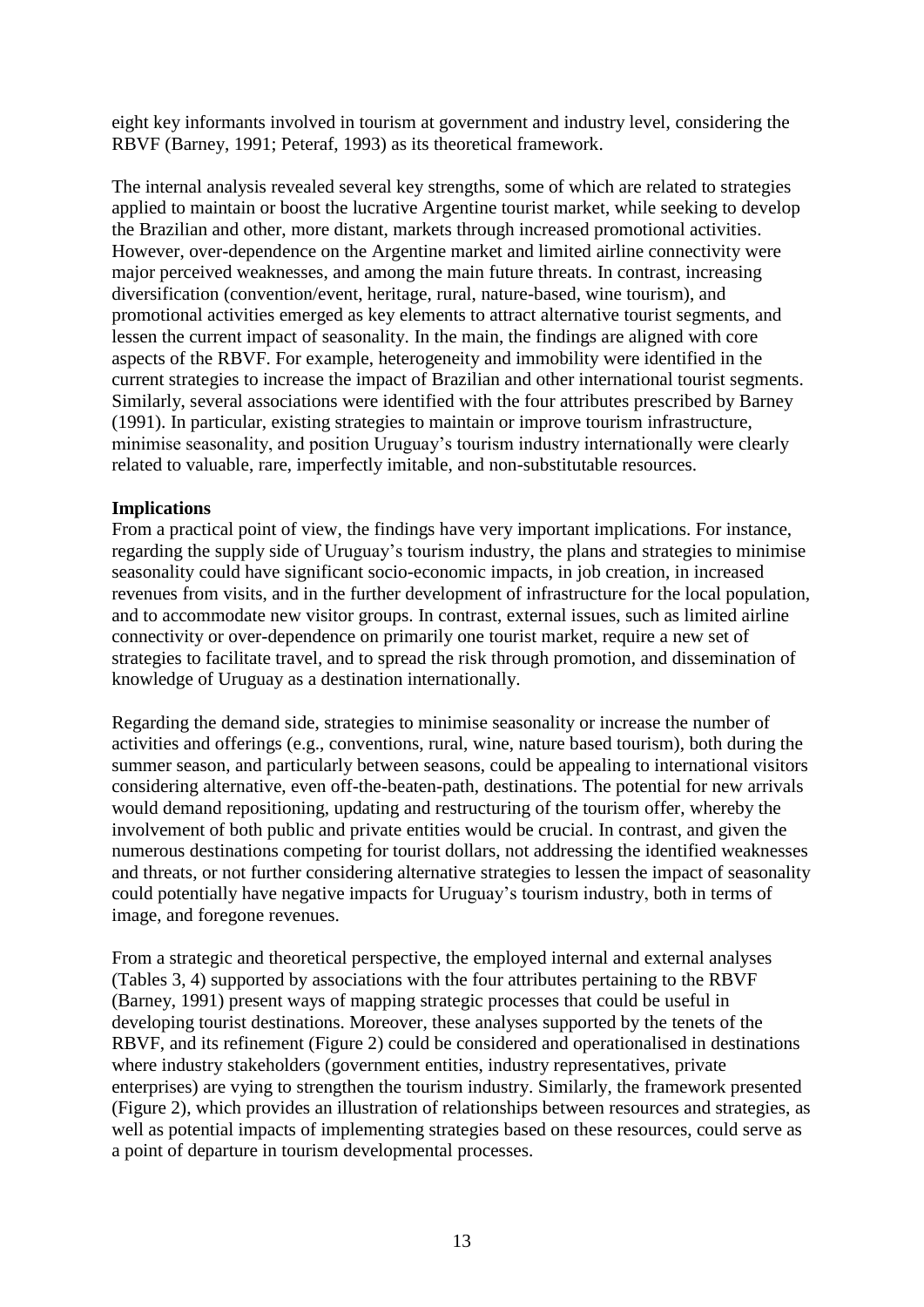# **Limitations and Future Research**

The study has various limitations, with the first being the low number of participants, especially those representing the private sector group. Second, the data collection process, which spanned nearly five weeks, only allowed for gathering perceptions at one specific point in time. Interviews conducted at different times of the year may have identified new or additional aspects, for instance, related the internal/external analysis. Third, and similarly, more interviews with tourism stakeholders at other Uruguayan tourist destinations, including in Punta del Este, or Rivera, close to the Brazilian border, could have further enhanced the data collection.

However, given that the study's participants are key tourism informants, both from a public (government) or industry side, the study overall provides valuable practical information that could be considered by public and private tourism stakeholders. Moreover, these findings could be particularly useful to guide efforts and strategies to improve the tourism industry and maximise opportunities for sustainable growth. The resulting information could also be beneficial to researchers investigating tourism development in Uruguay, other countries or regions.

Future research could address some of recognised limitations, for instance, seeking more participation in other, currently developing Uruguayan tourist destinations. Studies could also gather data from the demand side, learning the perceptions of travel agents, or from tourists travelling to Uruguay, both from established markets (Argentina) as well as from currently developing markets (Brazil, United States, Europe). These findings could further enhance knowledge of ways in which Uruguay's tourism industry could respond to threats, including ways to improve product/service offerings to attract new lucrative tourist markets while maintaining established ones. The use of internal and external analyses, together with the adoption of the RBVF, could also be considered to guide future research, as well as refine and develop theory in the context of tourism development in emerging tourist destinations.

#### **References**

- Abbruzzo, A., Brida, J.G., & Scuderi, R. (2014). Determinants of individual tourist expenditure as a network: Empirical findings from Uruguay. *Tourism Management,* 43, 36-45.
- Altmark, S., Mordecki, G., Santiñaque, F., & Risso, W.A. (2013). Argentinian and Brazilian demands for tourism in Uruguay. *Tourism Analysis, 18*(2), 173-182.
- Baidal, J.A.I. Sánchez, I.R., & Rebollo, J.F.V. (2013). The evolution of mass tourism destinations: New approaches beyond deterministic models in Benidorm (Spain). *Tourism Management, 33*(4), 184-195.
- Barney, J.B. (1986a). Strategic factor markets: Expectations, luck, and business strategy. *Management Science, 32*(10), 1231-1241.
- Barney, J.B. (1986b). Organizational culture: Can it be a source of sustained competitive advantage? *Academy of Management Review, 11*(3), 656-665.
- Barney, J.B. (1991). Firm resources and sustained competitive advantage. *Journal of Management, 17*(1), 99-120.
- Barney, J.B., Wright, M., & Ketchen, D.J. (2011). The resource-based view of the firm: Ten years after 1991. *Journal of Management, 27*(6), 625-641.
- Barney, J., Wright, M., & Ketchen, D.J. (2001). The resource-based view of the firm: Ten years after 1991. *Journal of Management, 27*(6), 625-641.
- Baum, T., & Szivas, E. (2008). HRD in tourism: A role for government? *Tourism Management, 29*(4), 783-794.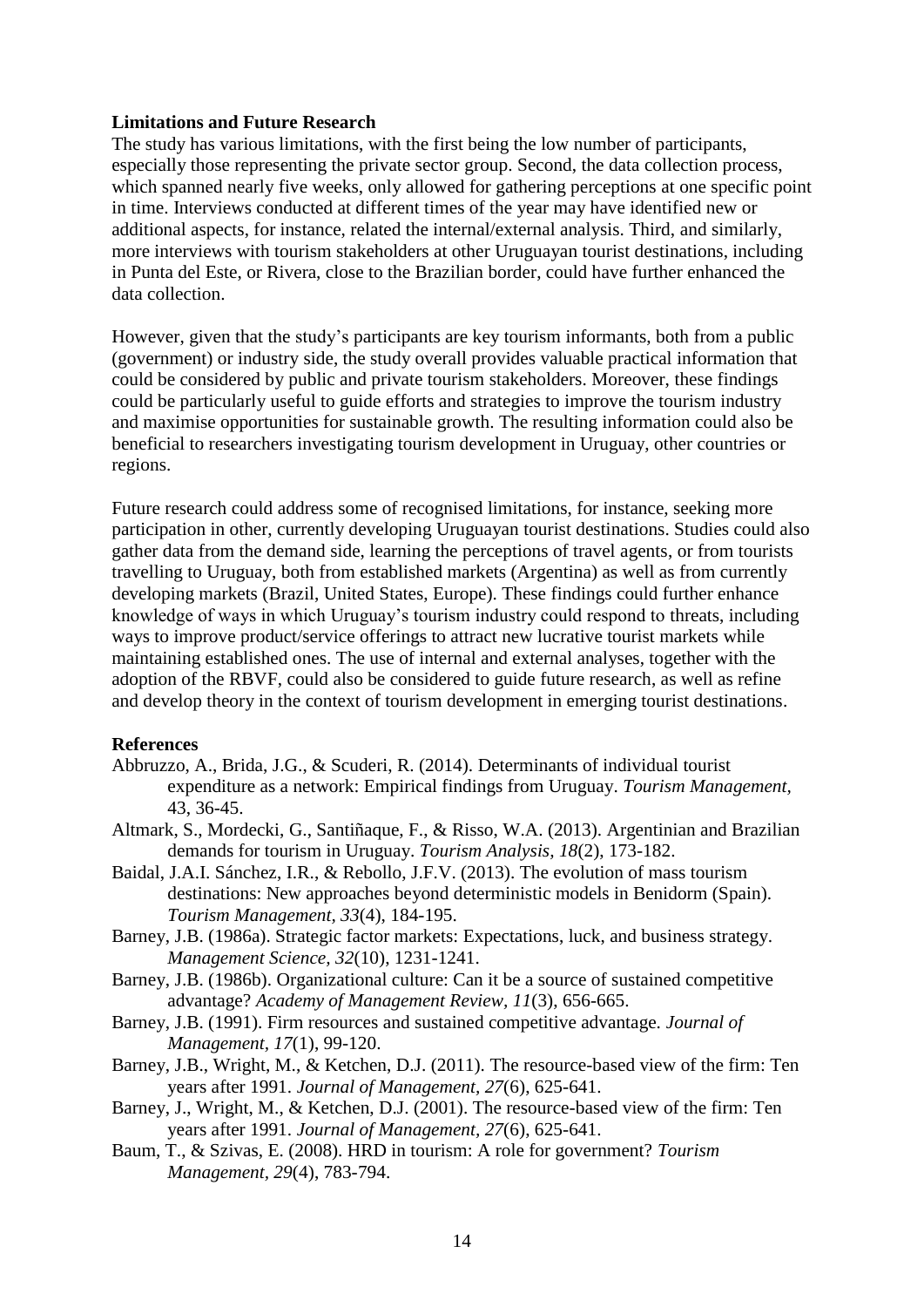- Biernacki, P., & Waldorf, D. (1981). Snowball sampling: Problems and techniques of chain referral sampling. *Sociological Methods and Research, 10*(2), 141-163.
- Boyd, S. (2002). Cultural and heritage tourism in Canada: Opportunities, principles and challenges. *Tourism and Hospitality Research, 3*(3), 211-233.
- Brida, J.G., Lanzilotta, B., Lionetti, S., & Risso, W.A. (2010). The tourism-led-growth hypothesis for Uruguay. *Tourism Economics, 16*(3), 765–771.
- Brida, J.G., Fasone, V., Scuderi, F., & Zapata-Aguirre, S. (2014). Exploring the determinants o*f cruise passengers' expenditure at ports of call in Uruguay.* Tourism Economics, 20(5), 1133-1143.
- Brida, J.G., Scuderi, R., & Seijas, M.N. (2014). Segmenting cruise passengers visiting Uruguay: a factor–cluster analysis. *International Journal of Tourism Research, 16*(3), 209-222.
- Brida, J.G., Bukstein, D., & Tealde, E. (2015). Exploring cruise ship passenger spending patterns in two Uruguayan ports of call. *Current Issues in Tourism, 18(*7), 684-700.
- Brida, J.G., Pereyra, J.S., & Scuderi, R. (2014). Repeat tourism in Uruguay: modelling truncated distributions of count data. *Quality and Quantity, 48*(1), 475-491.
- Camisón, C., & Forés, B. (2015). Is tourism firm competitiveness driven by different internal or external specific factors?: New empirical evidence from Spain. *Tourism Management*, *48*, 477-499.
- Camisón, C., Puig‐Denia, A., Forés, B., Fabra, M. E., Muñoz, A., & Muñoz Martínez, C.É.S. A.R. (2015). The importance of internal resources and capabilities and destination resources to explain firm competitive position in the Spanish tourism industry. *International Journal of Tourism Research, 18*(4), 341-356.
- Cavaye, A.L.M. (1996). Case study research: a multi-faceted research approach for IS. Information Systems Journal, 6(3), 227-242.
- Cerviño, J., & Cubillo, J.M. (2005). Hotel and tourism development in Cuba Opportunities, management challenges, and future trends. *Cornell Hospitality Quarterly, 46*(2), 223-246.
- Cuccia, T., & Rizzo, I. (2011). Tourism seasonality in cultural destinations: Empirical evidence from Sicily. *Tourism Management, 32*(3), 589-595.
- Daft, R. (1983). *Organization theory and design.* New York: West.
- Denicolai, S., Cioccarelli, G., & Zucchella, A. (2010). Resource-based local development and networked core-competencies for tourism excellence. *Tourism Management, 31*(2), 260-266.
- Espino-Rodríguez, T.F., & Padrón-Robaina, V. (2005). A resource-based view of outsourcing and its implications for organizational performance in the hotel sector. *Tourism Management, 26*(5), 707-721.
- Garín-Muñoz, T., & Montero-Martín, L.F. (2007). Tourism in the Balearic Islands: A dynamic model for international demand using panel data. *Tourism Management, 28*(5), 1224-1235.
- Hart, S.L. (1995). A natural-resource-based view of the firm. *The Academy of Management Review, 20*(4), 986-1014.
- Haugland, S.V., Ness, H., Grønset, B-O., & Aarstad, J. (2011). Development of tourism destinations: An integrated multilevel perspective. *Annals of Tourism Research, 38*(1), 268-290.
- Hsieh, H-F., & Shannon, S.E. (2005). Three approaches to qualitative content analysis. *Qualitative Health Research, 15*(9), 1277-1288.
- Iñiguez, T., Plumez, M., & Latorre Martinez, M.P. (2014). Ryanair and Spain: air connectivity and tourism from the perspective of complex networks. *Tourism and Management Studies, 10*(1), 46-52.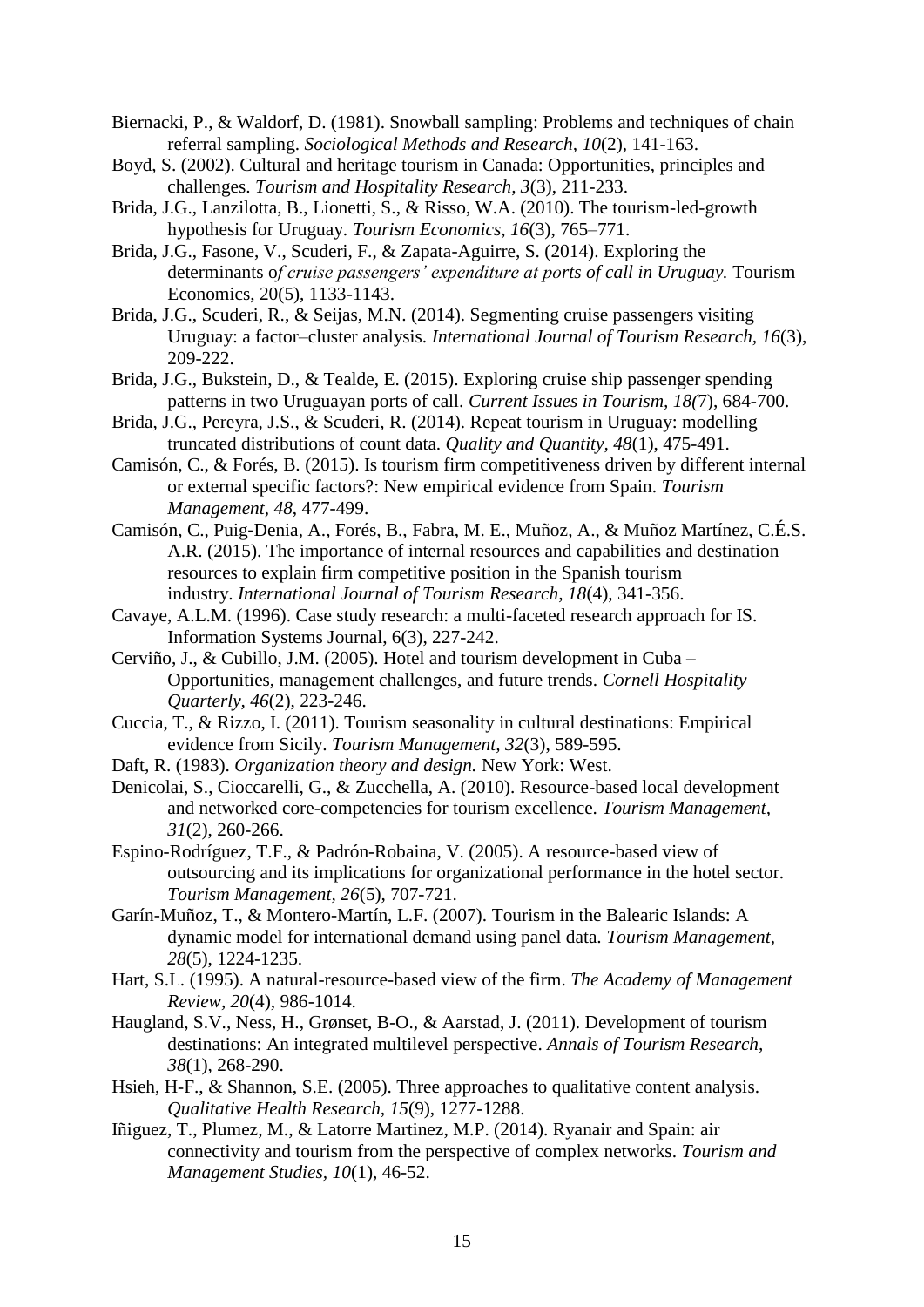- Klein, B., & Leffler, K. (1981). The role of price in guaranteeing quality. *Journal of Political Economy, 89*, 615-641.
- Kozak, M., & Martin, D. (2012). Tourism life cycle and sustainability analysis: Profitfocused strategies for mature destinations. *Tourism Management, 33*(1), 188-194.
- Ministry of Tourism (2016). 2015 Yearbook Tourism Statistics. Montevideo, Uruguay. Available at:<http://www.mintur.gub.uy/index.php/en/2015>
- Oreja Rodríguez, J.R., Parra-López, E., & Yanes-Estévez, V. (2008). The sustainability of island destinations: tourism area life cycle and teleological perspectives. The case of Tenerife. *Tourism Management, 29*(1), 53-65.
- Otiso, K.M., Derudder, B., Bassens, D., Devriendt, L., & Witlox, F. (2011). Airline connectivity as a measure of the globalization of African cities. *Applied Geography, 31*(2), 609-620.
- Patton, M.Q. (2015). Qualitative research and evaluation methods (4<sup>th</sup> Ed.). Saint Paul, MN: Sage Publications Inc.
- Peteraf, M.A. (1993). The cornerstones of competitive advantage: A resource-based view. *Strategic Management Journal, 14*(3), 179-191.
- Peters, M., Siller, L., & Matzler, K. (2011). The resource-based and the market-based approaches to cultural tourism in alpine destinations. *Journal of Sustainable Tourism*, *19*(7), 877-893.
- Renfrew, D. (2009). In the margins of contamination: Lead poisoning and the production of neoliberal nature in Uruguay. *Journal of Political Ecology, 16*, 87-103.
- Rodríguez-Díaz, M., & Espino-Rodríguez, T.F. (2007). A model of strategic evaluation of a tourism destination based on internal and relational capabilities. Journal of Travel Research, 46(4), pp. 368–380.
- Ryke, E.H., van Eeden, E.S., Koen, V., & Bain, E. G. (2015). Application of SWOT analysis to explore impressions of researchers involved in an integrative multidisciplinary health and wellbeing study. *Journal of Multidisciplinary Research*, *7*(3), 39-54.
- Sevkli, M., Oztekin, A., Uysal, O., Torlak, G., Turkyilmaz, A., & Delen, D. (2012). Development of a fuzzy ANP based SWOT analysis for the airline industry in Turkey. *Expert Systems with Applications*, *39*(1), 14-24.
- Sosa, S. (2010). The influence of 'Big Brothers:' How important are regional factors for Uruguay? IMF Working Paper 10/60. Washington: International Monetary Fund.
- Stiglitz, J. (2002). Employment, social justice and societal well-being. *International Labour Review, 141*(1/2), 9-30.
- Strizzi, N., & Meis, S. (2001). Challenges facing tourism markets in Latin America and the Caribbean region in the new millennium. *Journal of Travel Research, 40*(2), 183-192.
- Timothy, D., & Nyaupane, G. (2009). Cultural heritage and tourism in the developing world: A regional perspective. Abingdon: Routledge.
- Timur, S., & Getz, D. (2009). Sustainable tourism development: how do destination stakeholders perceive sustainable urban tourism? *Sustainable Development, 17*(4), 220-232.
- Wernerfelt, B. (1984). A resource-based view of the firm. *Strategic Management Journal, 5*(2), 171-180.
- World Bank (2015a). Uruguay systematic country diagnostic. Available at: [http://www](http://www-wds.worldbank.org/external/default/WDSContentServer/WDSP/IB/2015/07/30/090224b08303cd7f/1_0/Rendered/PDF/Uruguay000Systematic0country0diagnostic.pdf)[wds.worldbank.org/external/default/WDSContentServer/WDSP/IB/2015/07/30/09022](http://www-wds.worldbank.org/external/default/WDSContentServer/WDSP/IB/2015/07/30/090224b08303cd7f/1_0/Rendered/PDF/Uruguay000Systematic0country0diagnostic.pdf) [4b08303cd7f/1\\_0/Rendered/PDF/Uruguay000Systematic0country0diagnostic.pdf](http://www-wds.worldbank.org/external/default/WDSContentServer/WDSP/IB/2015/07/30/090224b08303cd7f/1_0/Rendered/PDF/Uruguay000Systematic0country0diagnostic.pdf)
- World Bank (2015b). Uruguay Overview. <http://www.worldbank.org/en/country/uruguay/overview>
- World Bank (2016a). Uruguay Data.